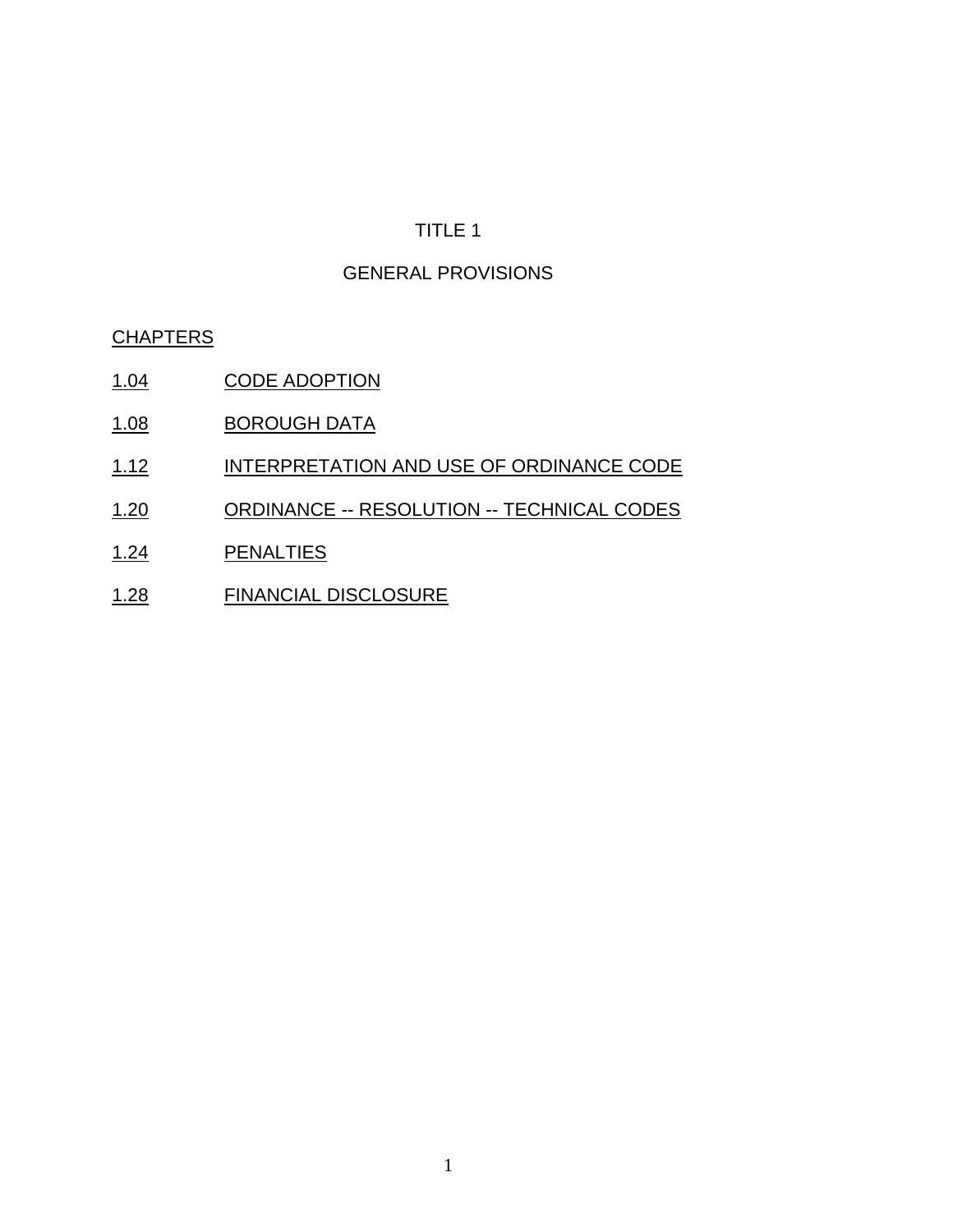## GENERAL PROVISIONS

# Chapter 1.04 -- Borough Code

#### **Section:**

1.04 Code Adoption.

### **1.04 Code Adoption.**

There is hereby adopted the "Code of the Aleutians East Borough of Alaska, and shall be sufficient to designate any ordinance adding to, correcting, amending, or amendment of the code. Ordinances shall be cited by giving the title, chapter and section numbers preceded by the code."

(Ord. 88-1, Sec. 1.04, part, 1987)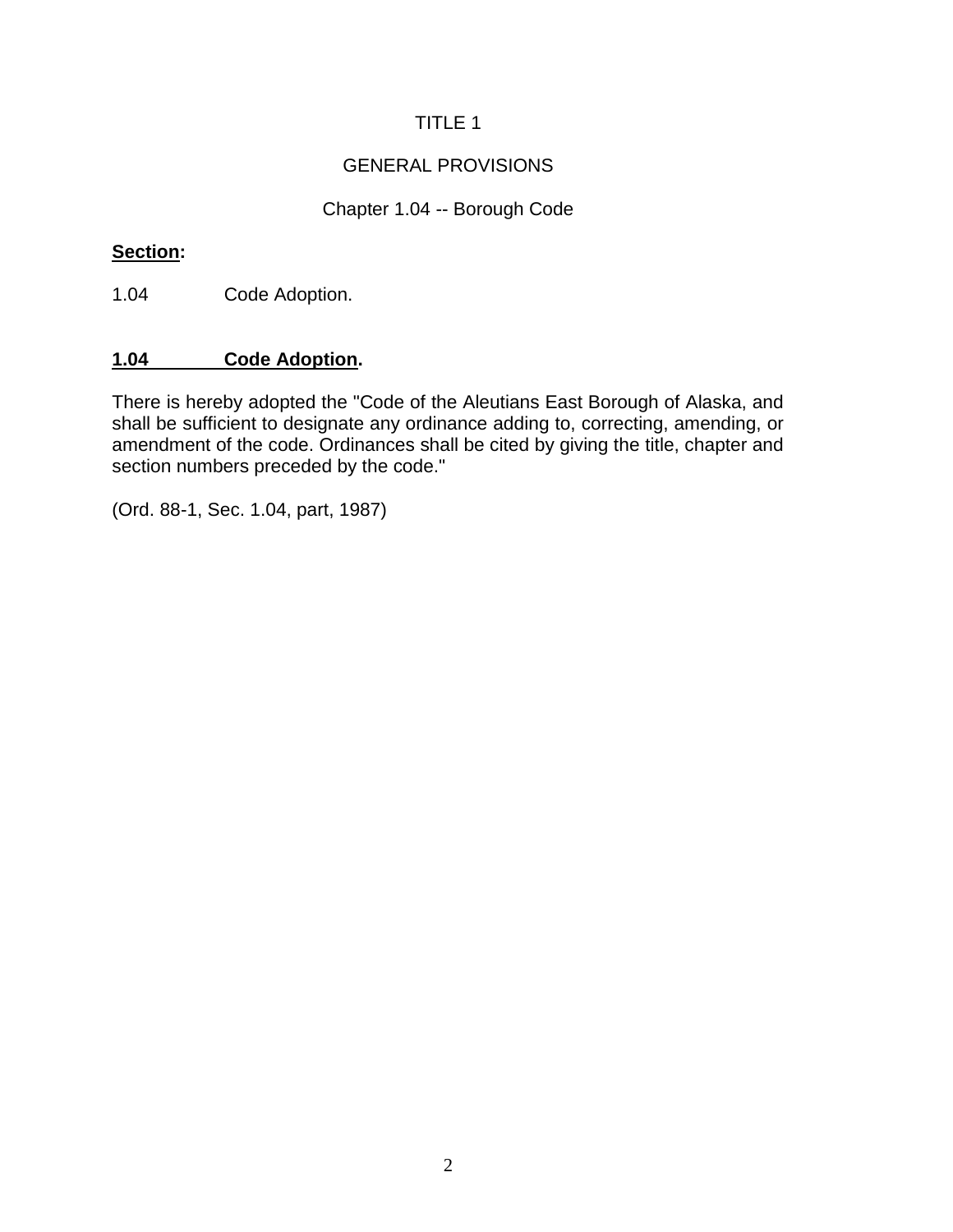## GENERAL PROVISIONS

#### Chapter 1.08 -- Borough Data

#### **Sections:**

| 1.08.010 | Aleutians East Borough, Mayor - Assembly Form. |
|----------|------------------------------------------------|
| 1.08.020 | Borough Limits.                                |
| 1.08.030 | Borough Seal.                                  |

#### **1.08.010 Aleutians East Borough, Mayor - Assembly Form.**

A. The Aleutians East Borough shall continue as a municipal corporation under the name: "Aleutians East Borough."

B. The government of the borough shall be that commonly known and designated as the mayor - assembly form.

(Ord. 88-1, Sec. 1.08.010, part, 1987)

#### **1.08.020 Borough Limits.**

The boundaries of the borough are those set out in the Certificate of Incorporation dated October 23, 1987.

(Ord. 88-1, Sec. 1.08.020, part, 1987)

#### **1.08.030 Borough Seal.**

The borough shall have a seal of two concentric circles bearing in the outer circle "Aleutians East Borough, Alaska," "October 23, 1987, and shall depict in the inner circle the word "Seal".

(Ord. 88-1, Sec. 1.08.030, part, 1987)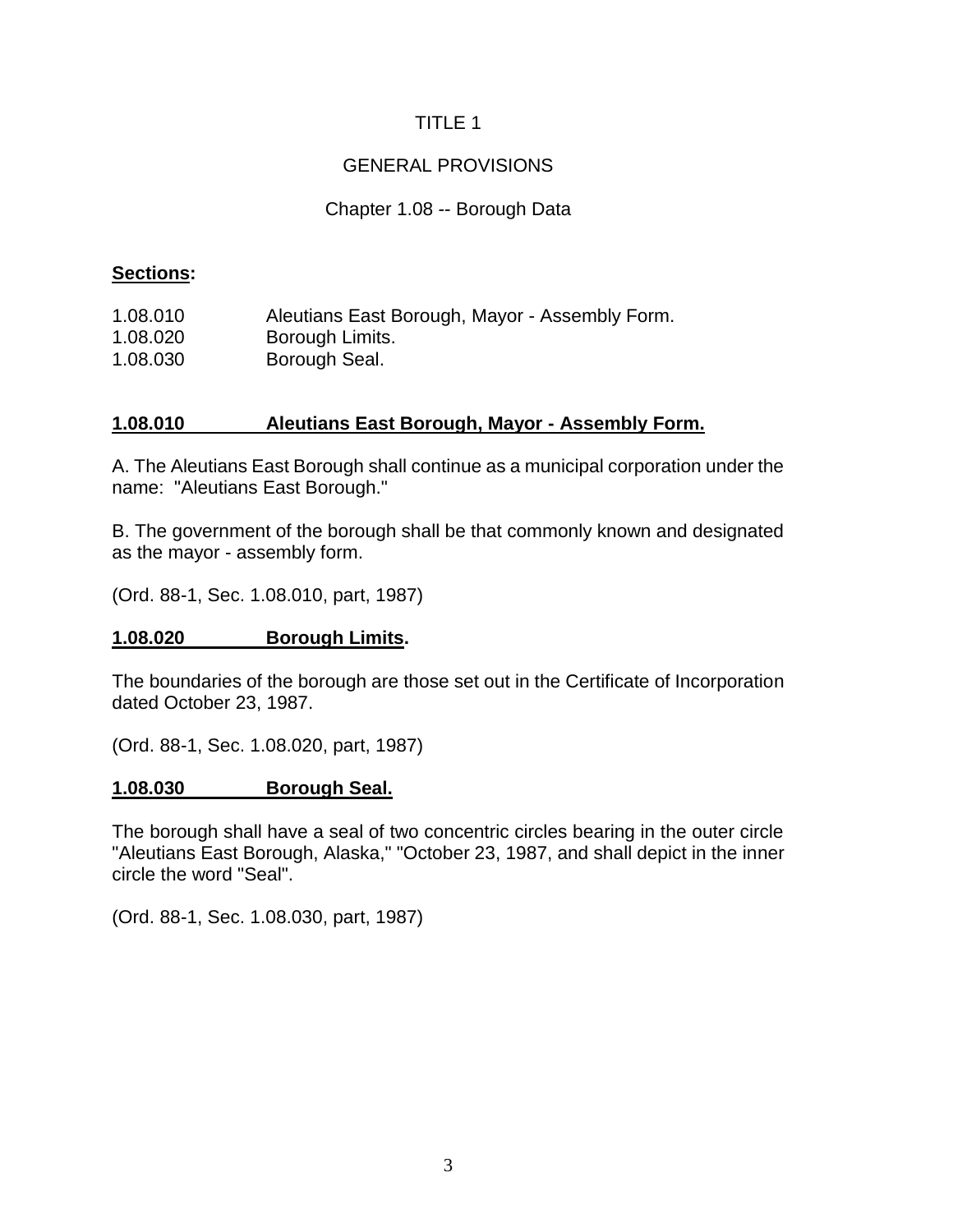## GENERAL PROVISIONS

## Chapter 1.12 -- Interpretation And Use Of Ordinance Code

#### **Sections:**

| 1.12.010 | Definitions.                                                              |
|----------|---------------------------------------------------------------------------|
| 1.12.020 | Grammatical Interpretation.                                               |
| 1.12.030 | Ordinances included in the Aleutians East Municipal Code.                 |
| 1.12.040 | Amendments to Code - Effect of New Ordinances Amendatory<br>Language.     |
| 1.12.050 | Supplements or Revisions to the Aleutians East Borough<br>Municipal Code. |

#### **1.12.010 Definitions:**

Whenever the following words and terms are used in the Aleutians East Borough Municipal Code, they shall have the meaning herein ascribed to them unless the context clearly indicates otherwise.

- A. "Attorney" means the borough attorney;
- B. "Assembly" means the assembly of the Aleutians East Borough;
- C. "Borough" means the Aleutians East Borough;
- D. "Building Official" means the borough building official;
- E. "Clerk" means the borough clerk;
- F. "Clerk-treasurer," whenever the reference is to duties not involving money, means the borough clerk;
- G. "Code" means the Aleutians East Borough Municipal Code;
- H. "Computation of time" means the time within which an act is to be done. It shall be computed by excluding the first day and including the last day; and if the last day is Sunday or a legal holiday, that day shall be excluded;
- I. "Finance Director" means the borough finance director;
- J. "Judge" or "Magistrate" means the judge of any court of law;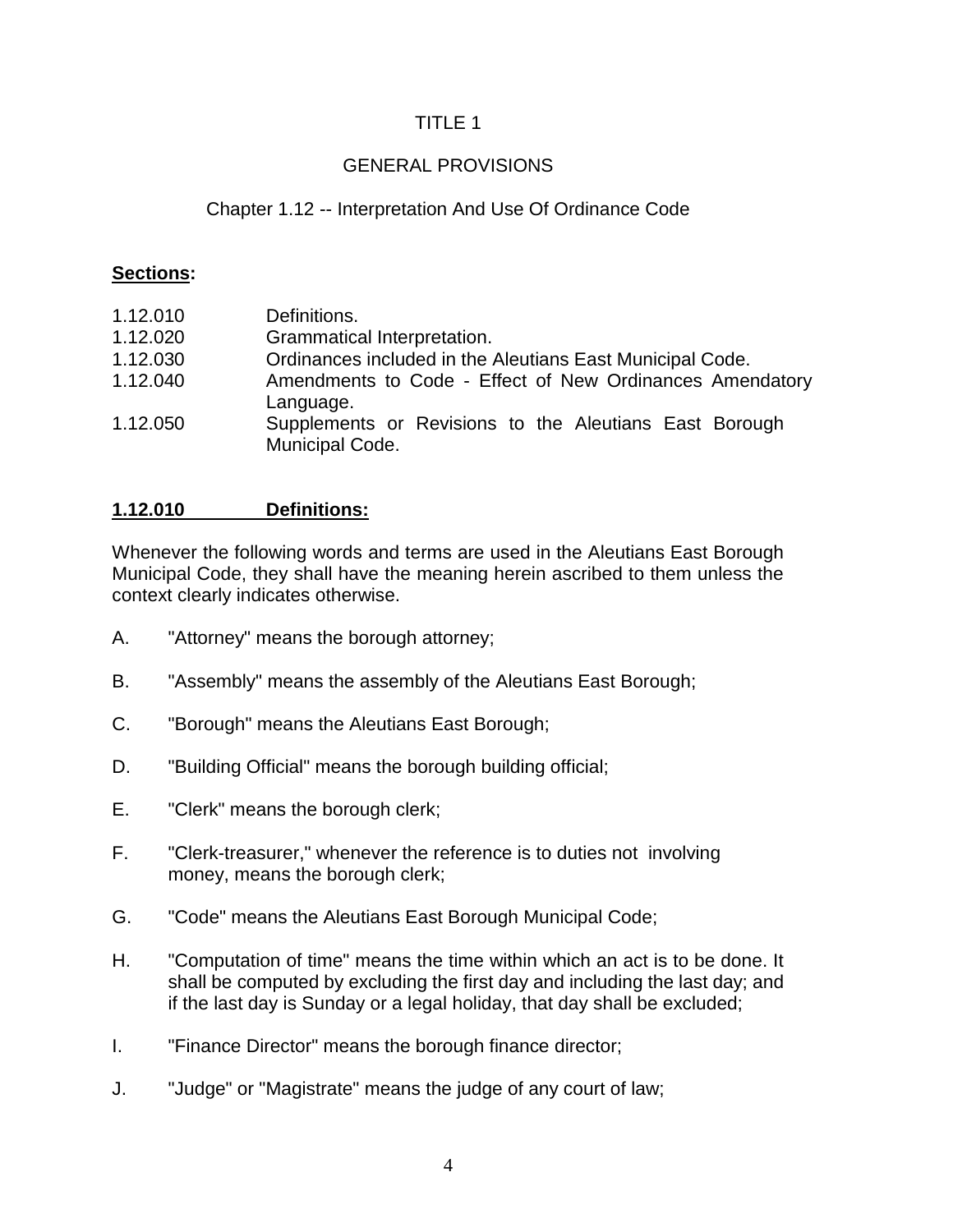- K. "Law" denotes applicable federal law, the Constitution and Statutes of the State Alaska, the Ordinances of the Borough and, when appropriate, any and all rules and regulations which may be promulgated thereunder;
- L. "May" is permissive;
- M. "Mayor" means the borough mayor;
- N. "Month" means calendar month;
- O. "Municipality" means the Aleutians East Borough
- P. "Municipal Officer or Employee" means an officer or employee of the borough, whether paid or unpaid, including members of the assembly, and members of any board or commission;
- Q. "Must" and "Shall" each is mandatory;
- R. "Oath" shall be construed to include an affirmation or declaration in all cases in which, by law, an affirmation may be substituted for an oath, and in such cases the words "swear" and "sworn" shall be equivalent to the words "affirm" and "affirmed;"
- S. "Or" is disjunctive and "and" is conjunctive;
- T. "Ordinance" means a law of the Borough, provided that a temporary or special law, administrative action, order or directive, may be in the form of a resolution;
- U. "Owner," applied to a building or land, includes any part owner, joint owner, tenant in common, joint tenant or tenant of the entirety, or agent in charge for any of the foregoing, of the whole or a part of such building or land;
- V. "Peace Officer" means any officer of the state police, members of the police force of any incorporated borough or borough, United States Marshals and their deputies, and other officers whose duty it is to enforce and preserve the public peace;
- W. "Person" means natural person, joint venture, joint stock company, partnership, association, club, company, corporation, business, trust, organization, or the manager, lessee, agent, servant, officer or employee of any of them;
- X. "Personal property" includes money, goods, chattels, things in action and evidences of debt;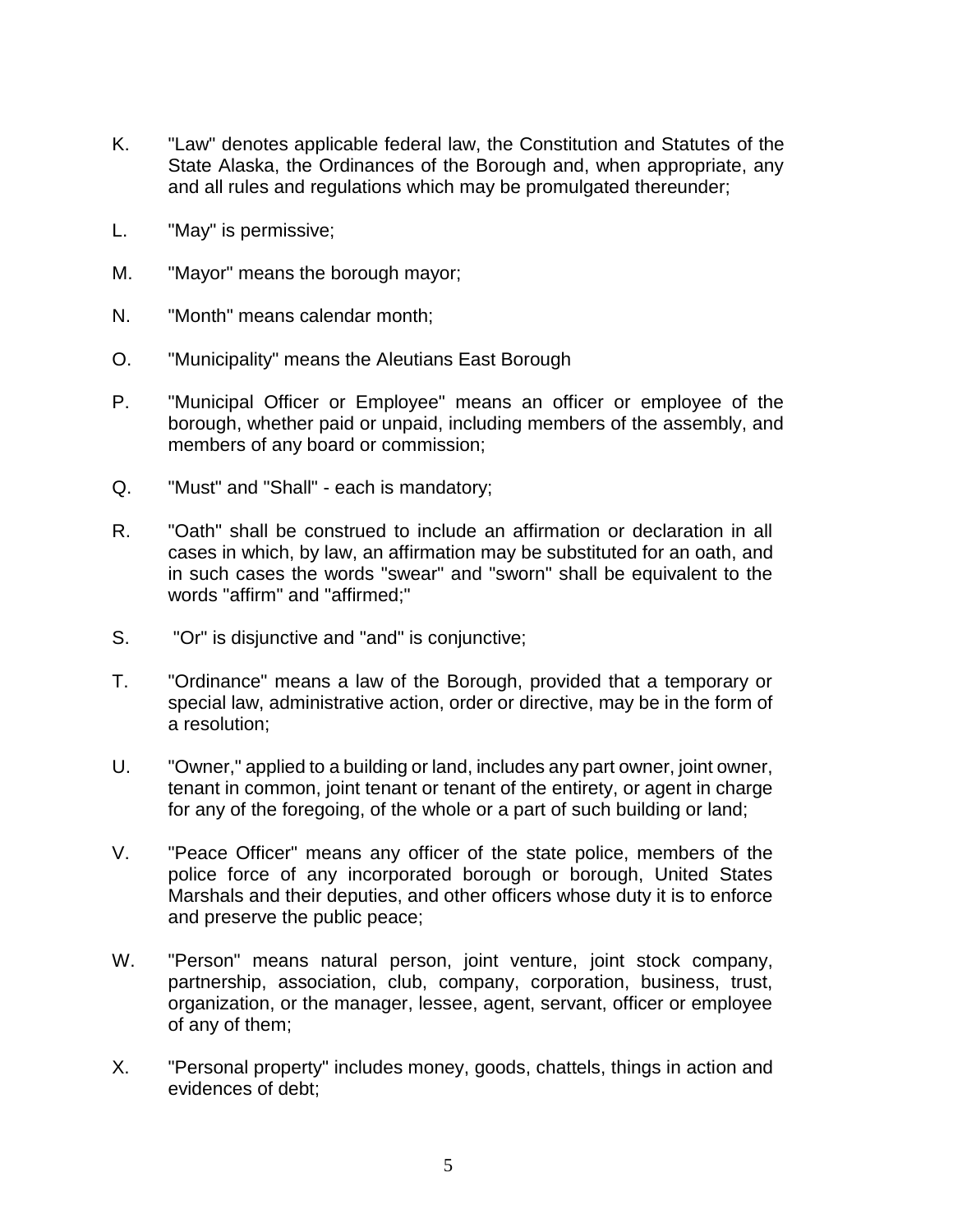- Y. "Presiding officer: means the chairperson of the assembly;
- Z. "Property" includes real and personal property;
- AA. "Real property" includes lands, tenements and hereditaments;
- BB. "Registered mail" includes certified mail. When the use of registered mail is authorized or required by this code, certified mail may be used unless expressly prohibited;
- CC. "Sidewalk" means that portion of a street between the curb line and adjacent property line intended for the use of pedestrians;
- DD. "Signature" or "subscription" includes mark when the person cannot write, with his name written near the mark by a witness who writes his own name near the person's name, but a signature or subscription by mark can be acknowledged or can serve as a signature or subscription to a sworn statement only when two witnesses so sign their own names thereto;
- EE. "State" means the state of Alaska;
- FF. "Street" includes all streets, highways, avenues, lanes, alleys, courts, places, squares, curbs, parking areas, or other public ways which have been or may hereafter be dedicated and open to public use, or such other public property so designated in any law of the state of Alaska;
- GG. "Tenant" and "occupant," applied to a building or land, includes any person who occupies the whole or a part of such building or land, whether alone or with others;
- HH. "Title of Office." Use of the title of any officer, employee, department, board or commission of the borough and borough;
- II. "Treasurer" whenever the reference to the duties involving money, means the borough finance director;
- JJ. "Written" includes printed, typewritten, mimeographed or multigraphed;
- KK. "Year" means a calendar year.
- (Ord. 88-1, Sec. 1.12.010, part, 1987)

# **1.12.020 Grammatical Interpretation**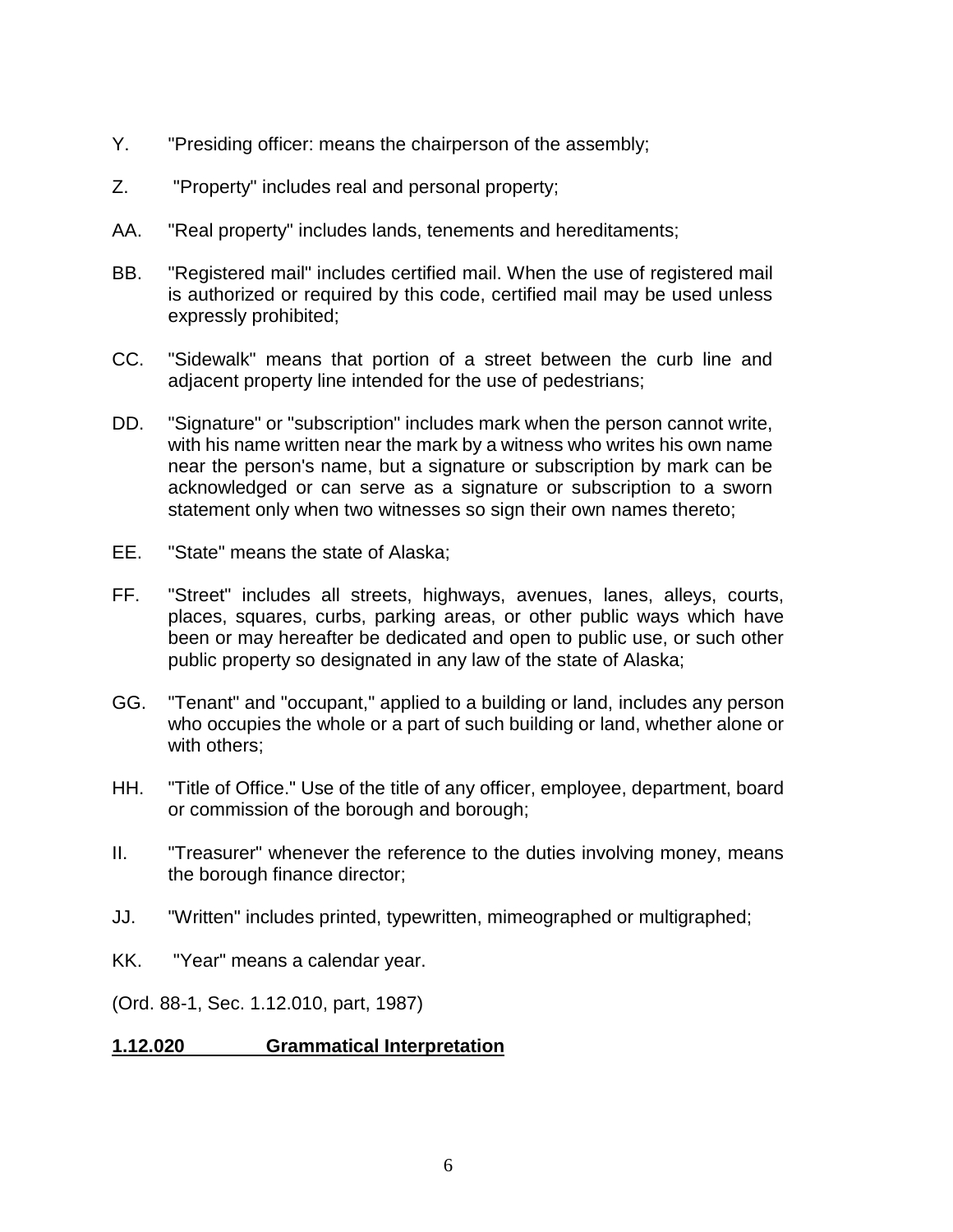The following grammatical rules shall apply in the Aleutians East Borough Municipal Code and the Ordinances of the Borough:

- A. Gender. Any gender includes the other genders;
- B. Singular and Plural. The singular number includes the plural and the plural includes the singular;
- C. Tenses. words used in the present tense include the past and the future tenses and vice versa, unless manifestly inapplicable;
- D. Use of Words and Phrases. Words and phrases not specifically defined shall be construed according to the context and approved usage of the language;
- E. All words and phrases shall be construed and understood according to the common and approved usage of the language; but technical words and phrases and such others as may have acquired a peculiar and appropriate meaning in the law shall be construed and understood according to such peculiar and appropriate meaning.

(Ord. 88-1, Sec. 1.12.020, part, 1987)

### **1.12.030 Ordinances Included in the Aleutians East Borough Municipal Code:**

The assembly, with the advice and assistance of the borough attorney, shall cause each ordinance and resolution having the force and effect of law to be printed as promptly as possible following its adoption in the following manner:

- A. Ordinances enacted by the assembly of the borough and borough general and permanent in nature shall be inserted in the Aleutians East Borough Municipal Code when properly prepared and authenticated by the borough clerk.
- B. Emergency, bond, temporary and appropriation ordinances and resolutions shall not be included in the Aleutians East Borough Municipal code, but shall be retained in the form enacted.
- C. All titles to ordinances, all enacting and repealing clauses, all declarations of emergency, and all purpose, validity and construction clauses shall be omitted from the code unless from their nature it may be necessary to retain some of them to preserve the full meaning and intent of the ordinance.

(Ord. 88-1, Sec. 1.12.030, part, 1987)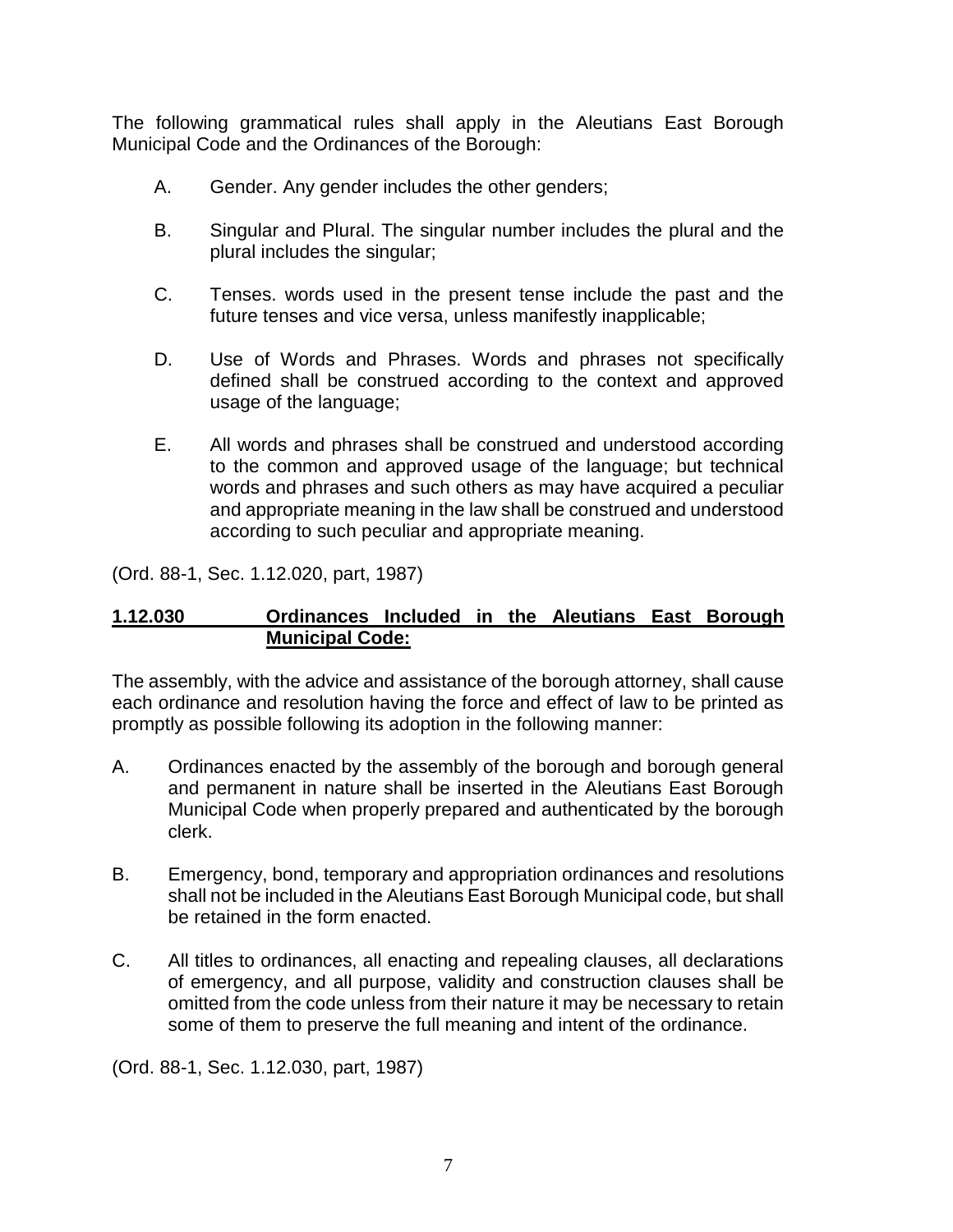#### **1.12.040 Amendments to Code - Effects of New Ordinances Amendatory Language.**

- A. All ordinances passed subsequent to this code which amends, repeal or in any affect this code, may be provided with numbers in accordance with the numbering system of this code and printed for inclusion herein. In the case of repealed chapters, sections and subsections or any part thereof, by subsequent ordinances, such repealed portions may be excluded from the code by omission from reprinted pages affected thereby.
- B. Amendments to any of the provisions of this code shall be made by amending such provisions by specific reference to the section number of this code in the following language: "That section \_\_\_\_\_ of the Borough Municipal code is hereby amended to read as follows: "\_\_\_\_\_." The new section shall then be set out in full as desired.
- C. In the event a new section not heretofore existing in the Code, is to be added by an ordinance, the following language shall be used: "That the Aleutians East Borough Municipal Code is hereby amended to add a section, to be numbered \_\_\_\_\_\_, which said section reads as follows:" The new section shall then be set out in full as desired.
- D. All sections, articles, chapters or provisions desired to be repealed must be specifically repealed by section, article or chapter number, as the case may be.

(Ord. 88-1, Sec. 1.12.040, part, 1987)

# **1.12.050 Supplements or Revisions to the Aleutians East Borough Municipal Code.**

. The Aleutians East Borough Municipal Code shall be supplemented at regular intervals, or if the assembly deems that supplementation of the code is unnecessary, the code shall be revised and printed every five years.

(Ord. 88-11, Sec. 1.12.050, part, 1987)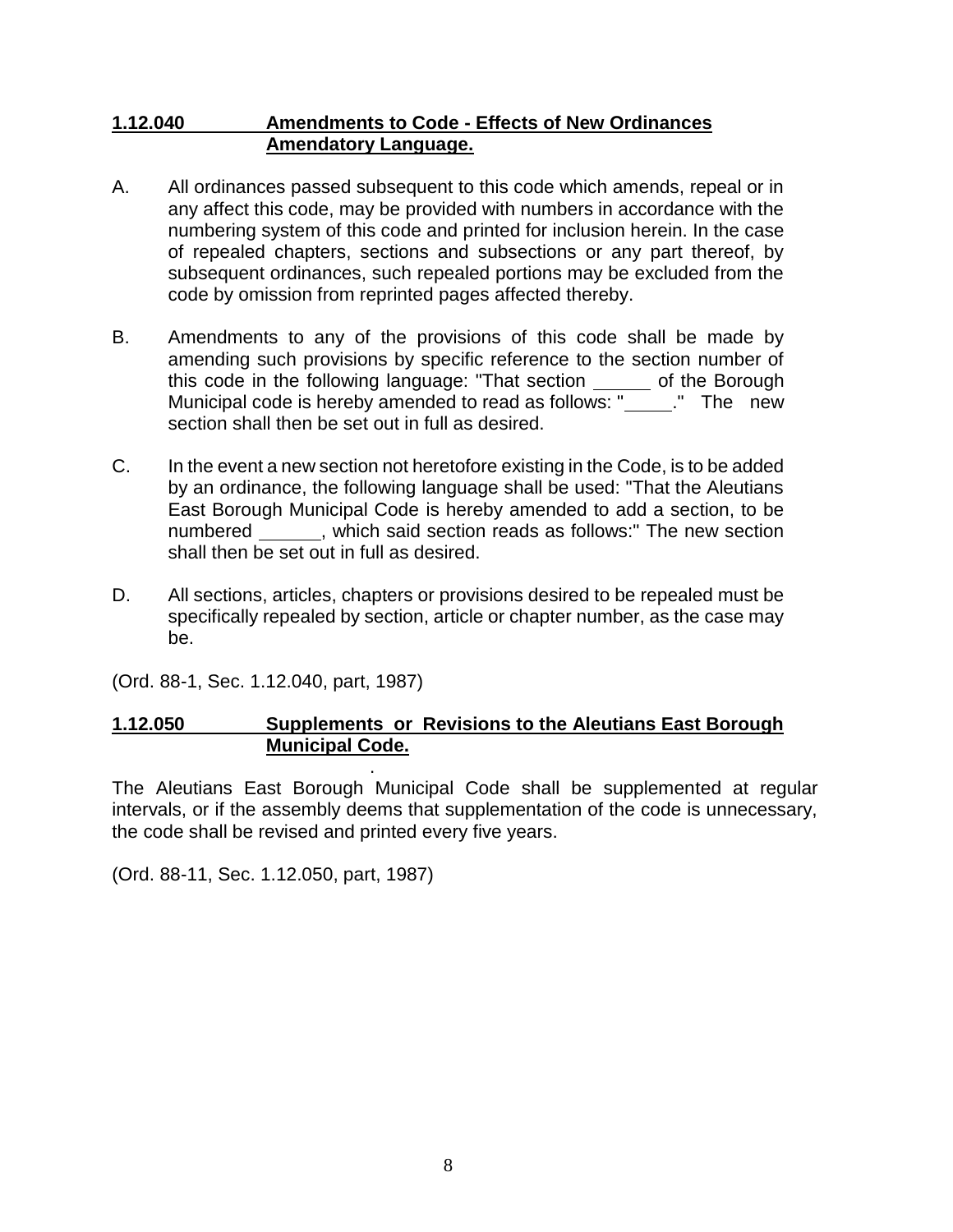# GENERAL PROVISIONS

# Chapter 1.20 -- Ordinance--Resolutions--Technical Codes

## **Sections:**

| Acts of the Assembly. |
|-----------------------|
|                       |

- 1.20.020 Acts Required to be by Ordinance.
- 1.20.030 Ordinance Procedure.
- 1.20.040 Ordinance Form and Content.
- 1.20.050 Emergency Ordinances.
- 1.20.060 Signature.
- 1.20.070 Ordinances Confined to Single Subject.
- 1.20.080 Repeal Shall Not Revive Any Ordinances.
- 1.20.090 Act by Agents.
- 1.20.100 Codes of Regulations.
- 1.20.110 Formal Acts by Resolution.
- 1.20.120 Resolutions Reading Hearing Final Passage Posting.
- 1.20.130 Rules and Regulations.

# **1.20.010 Acts of the Assembly.**

The Assembly shall act only by ordinance, resolution or order. Laws of a general, uniform and permanent nature shall be reduced to ordinance; laws of a temporary or special character shall be reduced to resolution. When the Assembly expresses anything by way of command, the form of expression shall be "ordered"; when it expresses opinions, principles, facts or propositions, the form shall be "resolved."

(Ord. 88-1, Sec. 1.20.010, part 1987)

# **1.20.020 Acts Required to be by Ordinance.**

In addition to other actions which AS Title 29 requires to be by ordinance, the Assembly shall use ordinances to:

- A. Establish, alter or abolish borough departments;
- B. Fix the compensation of members of the Assembly;
- C. Provide for a fine or other penalty, or establish rules or regulations for violation of which a fine or other penalty is imposed;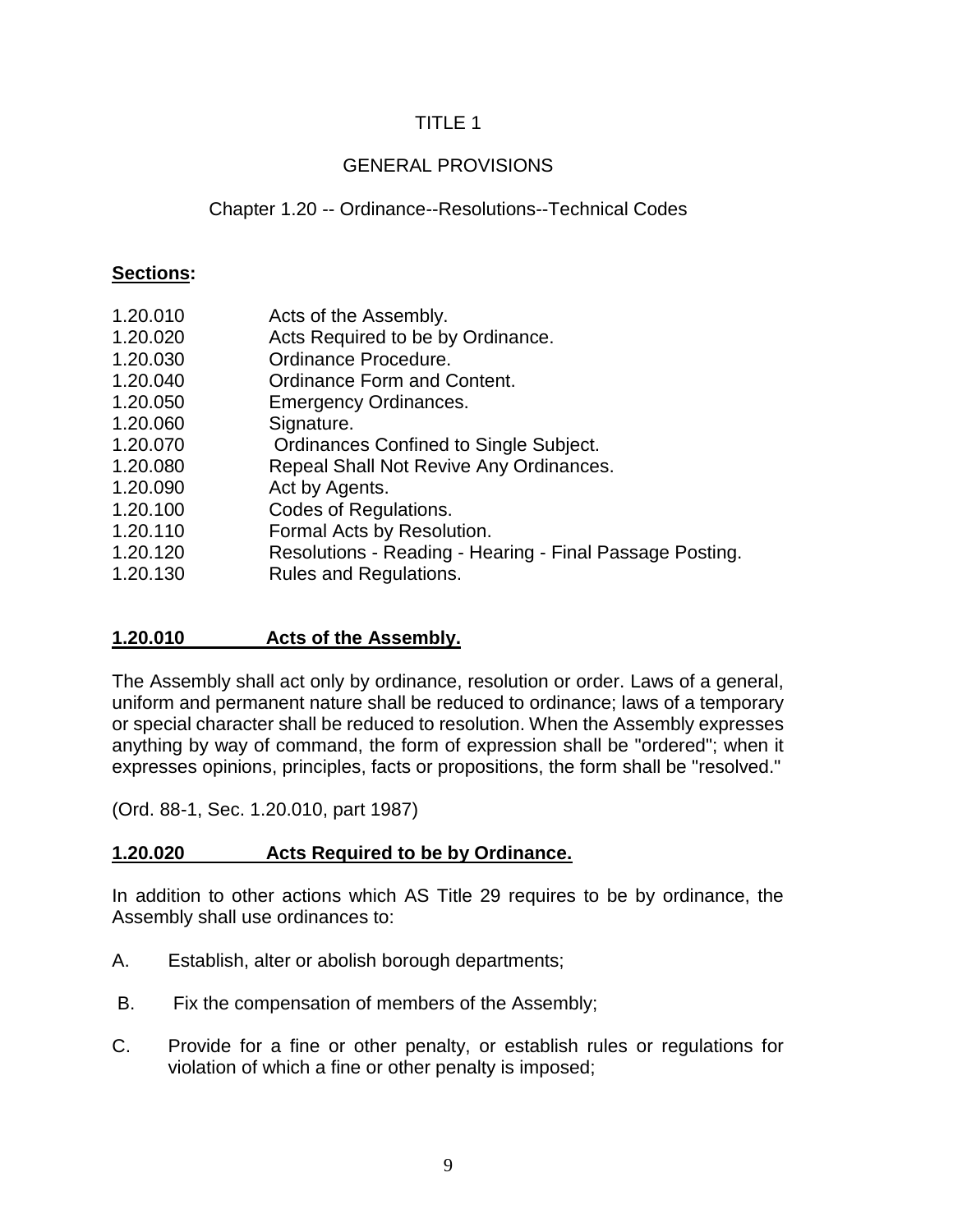- D. Provide for levying of taxes;
- E. Make appropriations and supplemental appropriations or transfer appropriations;
- F. Grant, renew, or extend a franchise;
- G. Regulate the rate charged by a borough public utility;
- H. Adopt, modify or repeal the comprehensive plan, zoning and subdivision ordinances, building and housing codes, and the official map.

(Ord. 88-1, Sec. 1.20.020, part, 1987)

#### **1.20.030 Ordinance Procedure.**

- A. An ordinance may be introduced if it is in writing and substantially in the form required in Chapters 12 and 20 of this Title.
- B. The following procedure governs the enactment of all ordinances except emergency ordinances:
	- (1) An ordinance may be introduced by a member or committee of the governing body, or by the mayor.
	- (2) An ordinance shall be set by the governing body for a public hearing by the affirmative vote of a majority of the votes authorized on the question.
	- (3) At least five days before the public hearing a summary of the ordinance shall be published together with a notice of the time and place for the hearing.
	- (4) Copies of the ordinances shall be available to all persons present at the hearing, or the ordinance shall be read in full.
	- (5) During the hearing the governing body shall hear all interested persons wishing to be heard.
	- (6) After the public hearing the governing body shall consider the ordinance, and may adopt it with or without amendment. If an amendment to the ordinance is so substantial as to change the basic character of the ordinance, the ordinance, as amended, shall be treated as newly introduced and shall be scheduled for a public hearing to occur after publication of the summary and notice required in subsection B (3) of this section.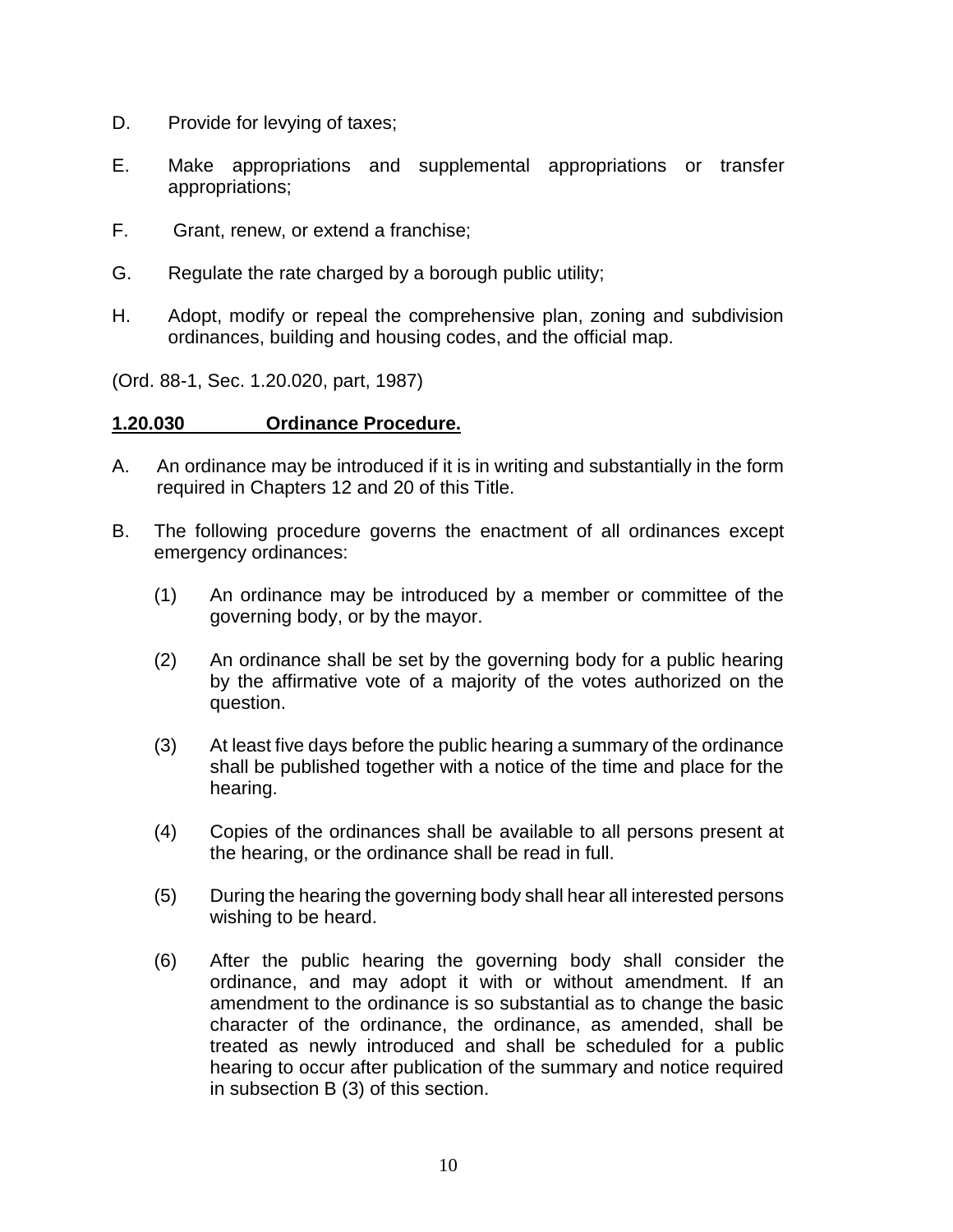- (7) The governing body shall print and make available copies of an ordinance that is adopted.
- C. An ordinance takes effect immediately upon adoption or at a later date specified in the ordinance.
- D. For the purpose of this section, "published" means appearing at least once in a newspaper of general circulation distributed in the borough, or, if there is no newspaper of general circulation distributed in the municipality such that notice requirements can be met within the time required, posting in three public places within the borough for at least five days. If publication is by posting, publication does not occur until after the notice has been posted for five days. Thereafter, the five day publication required in subsection B(3) begins to run.

(Ord. 88-1, Sec. 1.20.030, part, 1987)

### **1.20.040 Ordinance Form and Content.**

All ordinances enacted by the assembly shall be in substantially the following form:

- A. The proposed ordinance shall have a heading and number.
- B. Title: A short summary of the ordinance's provisions shall be included in a title at the head of the ordinance. The title shall make reference to any penalties imposed by the ordinance.
- C. Enacting clause: The enacting clause shall read: "BE IT ENACTED BY THE ASSEMBLY OF THE ALEUTIANS EAST BOROUGH:"
- D. Substantive part of the ordinance: The provisions of the ordinance will follow the enacting clause.
- E. Signatures: Appropriate places shall be provided for the signatures of the mayor and clerk.
- F. Attestation: The enactment and passage date of the ordinance shall be attested by the clerk.
- G. Code section numbers: Ordinances which amend, add to or repeal sections of the Aleutians East Borough Ordinance Code shall refer to the code sections by number.

(Ord. 88-1, Sec. 1.20.040, part, 1987)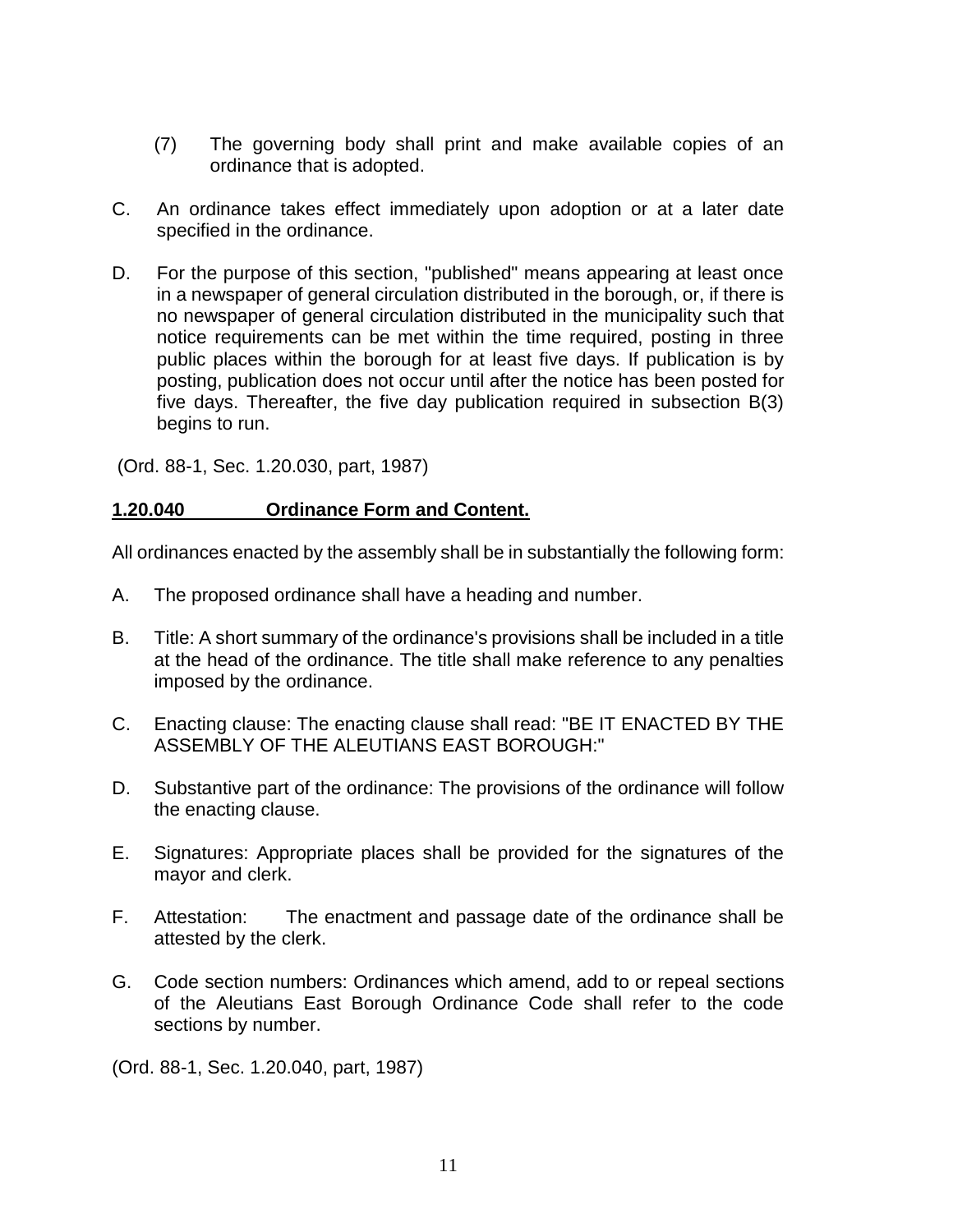#### **1.20.050 Emergency Ordinance.**

- A. To meet a public emergency the assembly may adopt ordinances effective on adoption. Every emergency ordinance must contain a finding by the assembly that an emergency exists and a statement of the facts upon which the finding is based. The ordinance may be adopted, amended and adopted, or rejected at the meeting to which it is introduced. The affirmative vote of all members present, or the affirmative vote of three-fourths of the total membership, whichever is less, is required for adoption. The assembly must print and make available copies of adopted emergency ordinances.
- B. An emergency ordinance may not be used to levy taxes to grant, renew or extend a franchise, or to regulate the rate charged by a public utility for its service.
- C. Emergency ordinances are effective for sixty days.

(Ord. 88-1, Sec. 1.20.050, part, 1987)

#### **1.20.060 Signature.**

Each ordinance shall be signed by the mayor at its adoption and attested by the clerk.

(Ord. 88-1, Sec. 1.20.060, part, 1987)

#### **1.20.070 Ordinances Confined to Single Subjects.**

Every ordinance shall be confined to one subject unless it is an appropriation ordinance or one codifying, revising, or rearranging existing ordinances. Ordinances for appropriations shall be confined to appropriation. The subject of each ordinance shall be expressed in the title.

(Ord. 88-1, Sec. 1.20.070, part, 1987)

#### **1.20.080 Repeal Shall Not Revive Any Ordinance.**

The repeal of an ordinance shall not repeal the repealing clause of such ordinance or revive any ordinance which has been repealed thereby.

(Ord. 88-1, Sec. 1.20.080, part, 1987)

#### **1.20.090 Acts by Agents.**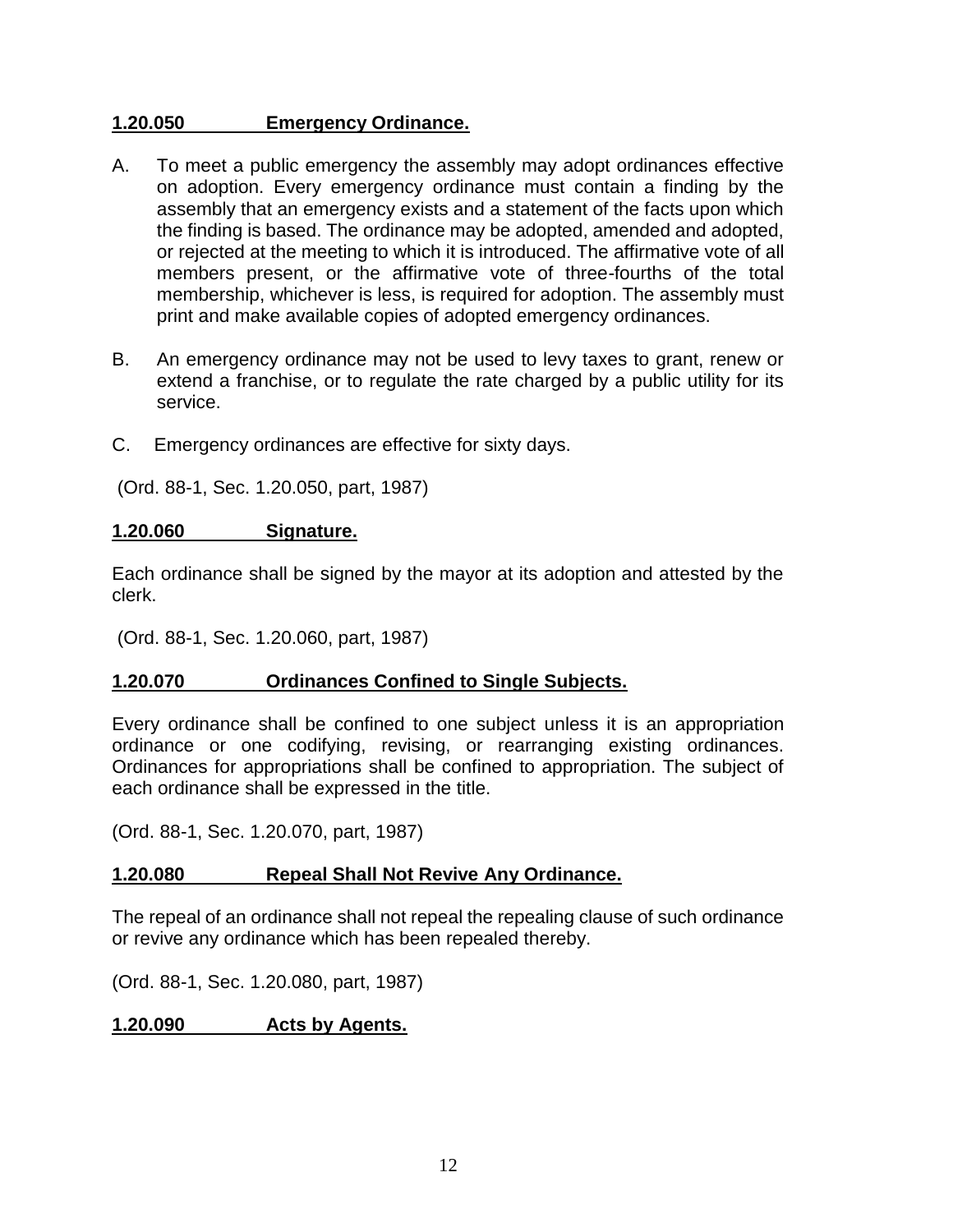When an act is required by ordinance and the act may be done as well by an agent as by the principal, such requirement shall be construed as to require and include all such acts performed by an authorized agent.

(Ord. 88-1, Sec. 1.20.090, part, 1987)

# **1.20.100 Codes of Regulations.**

The assembly may in a single ordinance adopt or amend by reference provisions of a standard published code of regulations. The regular ordinance procedure applies except that neither the ordinance nor its amendments need be distributed to the public or read in full at the hearings. For a period of fifteen days before adoption at least five hearings. For a period of fifteen days before adoption at least five copies of the code must be made available for public inspection at a time and place set out in the hearing notice. Only the adopting ordinance need be printed after adoption. The assembly shall provide for the adopted code to be sold to the public.

(Ord. 88-1, Sec. 1.20.100, Part, 1987)

# **1.20.110 Formal Acts by Resolution.**

- A. Formal acts by the assembly not required by law to be enacted by ordinance and not being acts of a general and permanent nature may be adopted by resolution. A resolution shall have:
	- 1. The heading "Aleutians East Borough, Alaska";
	- 2. The space for a number to be assigned -- "Resolution, No. ";
	- 3. A short and concise title descriptive of its subject and purpose;
	- 4. Short premises or whereas clauses descriptive of the reasons for the resolution, of necessary;
	- 5. The resolving clause "Be it Resolved";
	- 6. Provision for signature after the date, and designated lines for the signatures of the mayor
	- 7. An attestation.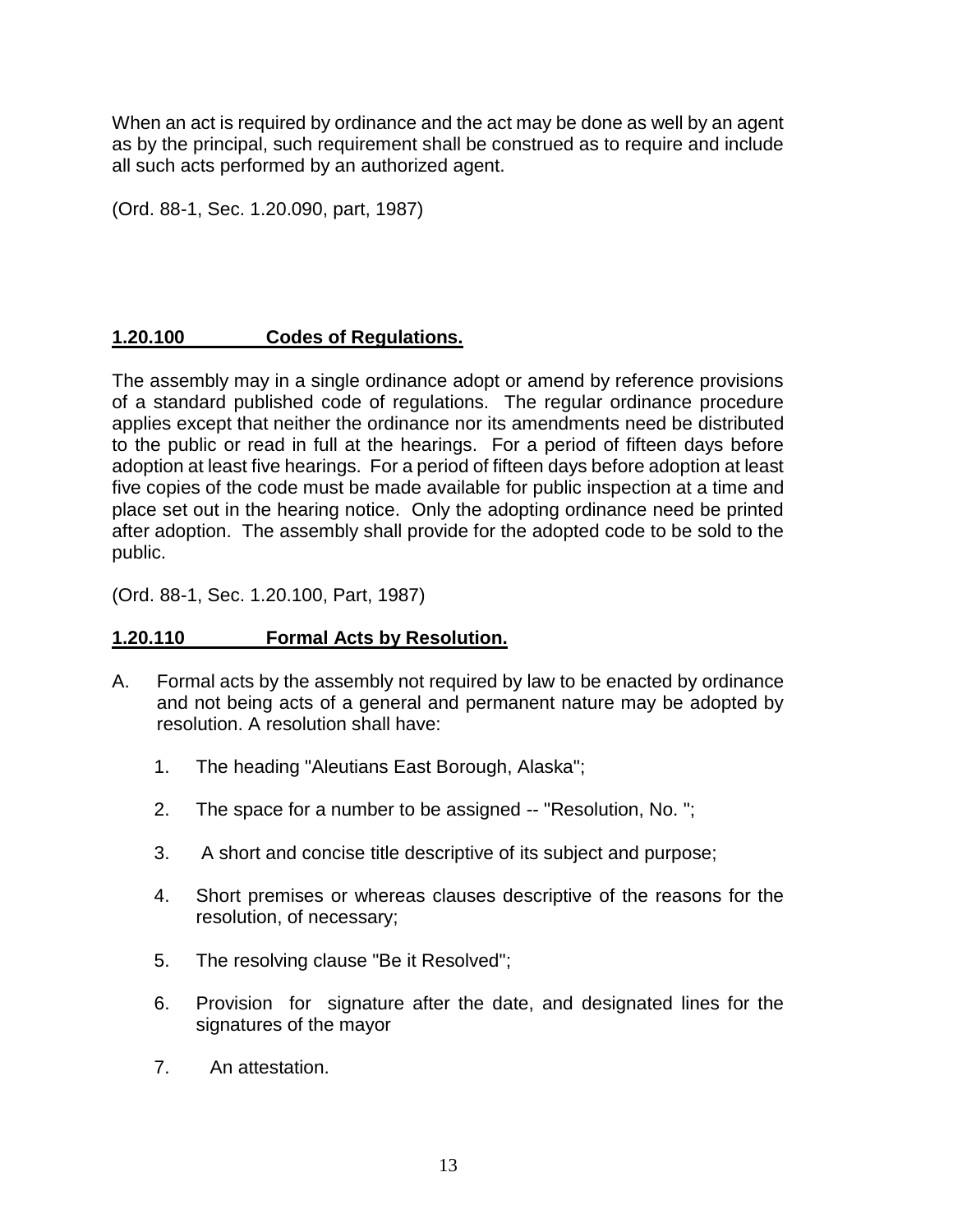- B. All resolutions adopted by the assembly whether at the instance of the assembly, shall conform to the requirements set forth in (A.) above.
- C. Resolutions shall not be included in any municipal code of ordinances.

(Ord. 88-1, Sec. 1.20.110, part, 1987)

#### **1.20.120. Resolution--Adoption--Effective Date--Posting.**

- A. Every resolution shall be introduced in writing and may be adopted by the assembly upon introduction and with or without amendments.
- B. Unless specifically stated within the resolution or otherwise required by law, a resolution becomes effective-immediately upon adoption.
- C. Upon adoption of a resolution, a copy of the resolution shall be posted on the public bulletin board at the borough headquarters within the borough for at least fourteen days. Failure to post the resolution as required under this subsection does not affect the validity or enforceability of the resolution.

(Ord. 92-6 (Amended Ord. 88-1), Sec. 1.20.120, part, 1987)

#### **1.20.130 Rules and Regulations.**

Any rule or regulation made by any administrative officer or board or commission shall be published either by one publication in a newspaper of general circulation in the borough or by posting a copy thereof for ten days following its approval by the borough assembly on the borough bulletin board in the borough offices.

(Ord. 88-1, Sec. 1.20.130, part, 1987)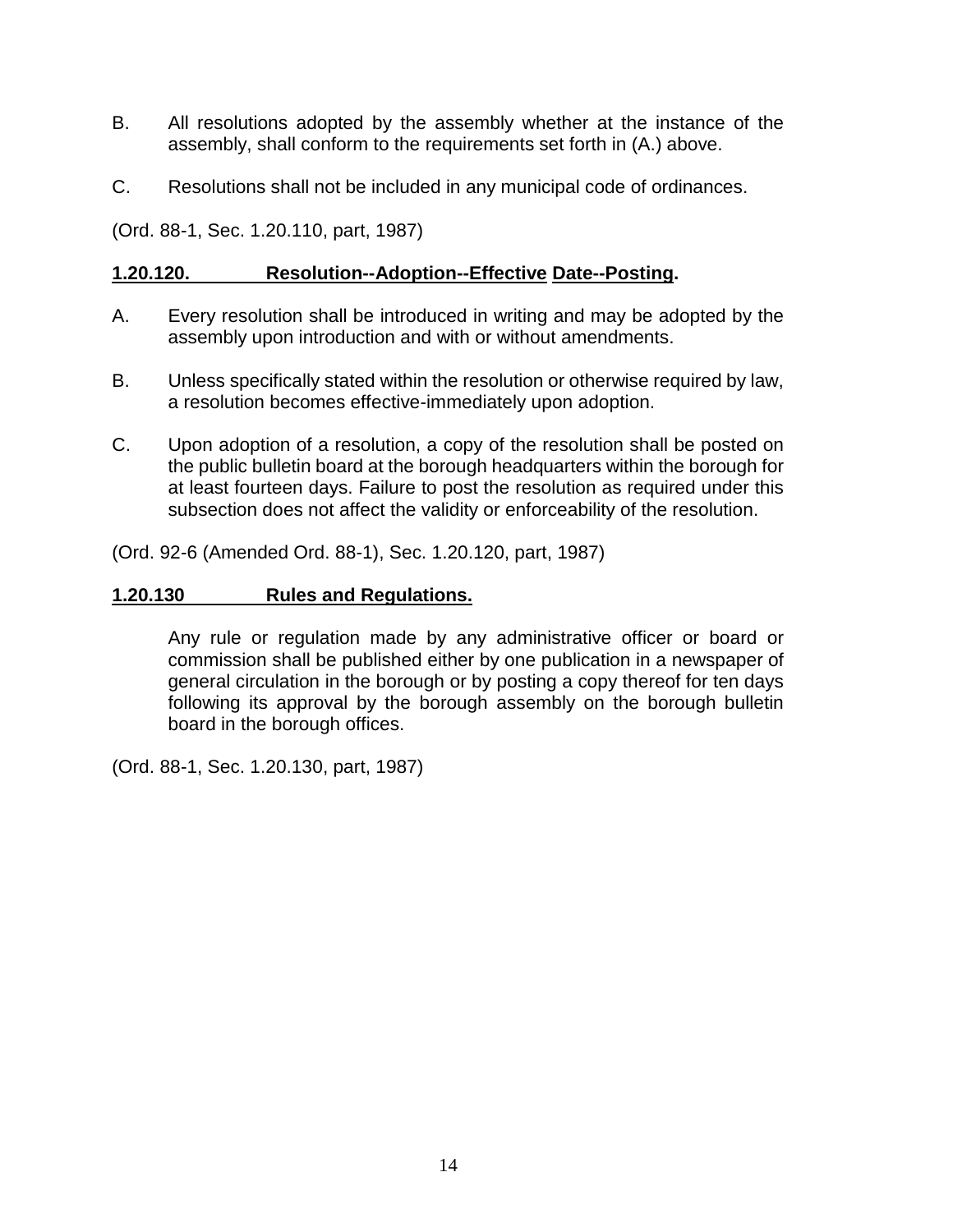# GENERAL PROVISIONS

#### Chapter 1.24 -- Penalties

#### **Sections:**

1.24.010 General Policy. 1.24.020 Penalty Surcharge Authorization and Collection. 1.24.050 Minor Offense Fine Schedule.

# **1.24.010 General Penalty**

- A. Except in cases where a different punishment is prescribed by any ordinance of the Borough, a person convicted of a violation of the ordinances of the Borough is guilty of an infraction punishable by a fine not to exceed \$500.
- B. The Borough shall provide written notice to the commissioner of health and social services or to the commissioner's designee of the commencement of a civil enforcement action for the violation of an ordinance under subsection E of this section against a minor. Unless the commissioner and the Borough have negotiated an agreement making other arrangements for the Borough to provide the notice required by this subsection, the Borough shall provide the notice by mailing a copy of the citation or other document setting out the notice of the commencement of the civil enforcement action.
- C. Unless an ordinance authorizes use of a hearing officer, the enforcement of an infraction against a minor for violation of any provision of this Code shall be heard in the District Court in the same manner as for similar allegations brought against an adult, except that the minor's parent, guardian or legal custodian shall be present at all proceedings unless the court excuses the parent, guardian or legal custodian from attendance for good cause.
- D. An action for an infraction filed against a minor under this section does not give rise to the right to a trial by jury or to counsel appointed at public expense.
- E. Notwithstanding the availability of any other remedy, the Borough or an aggrieved person may institute a civil action against a person who violates a borough ordinance or any order issued under the AEBMC. In addition to injunctive and compensatory relief, a civil penalty not to exceed \$1,000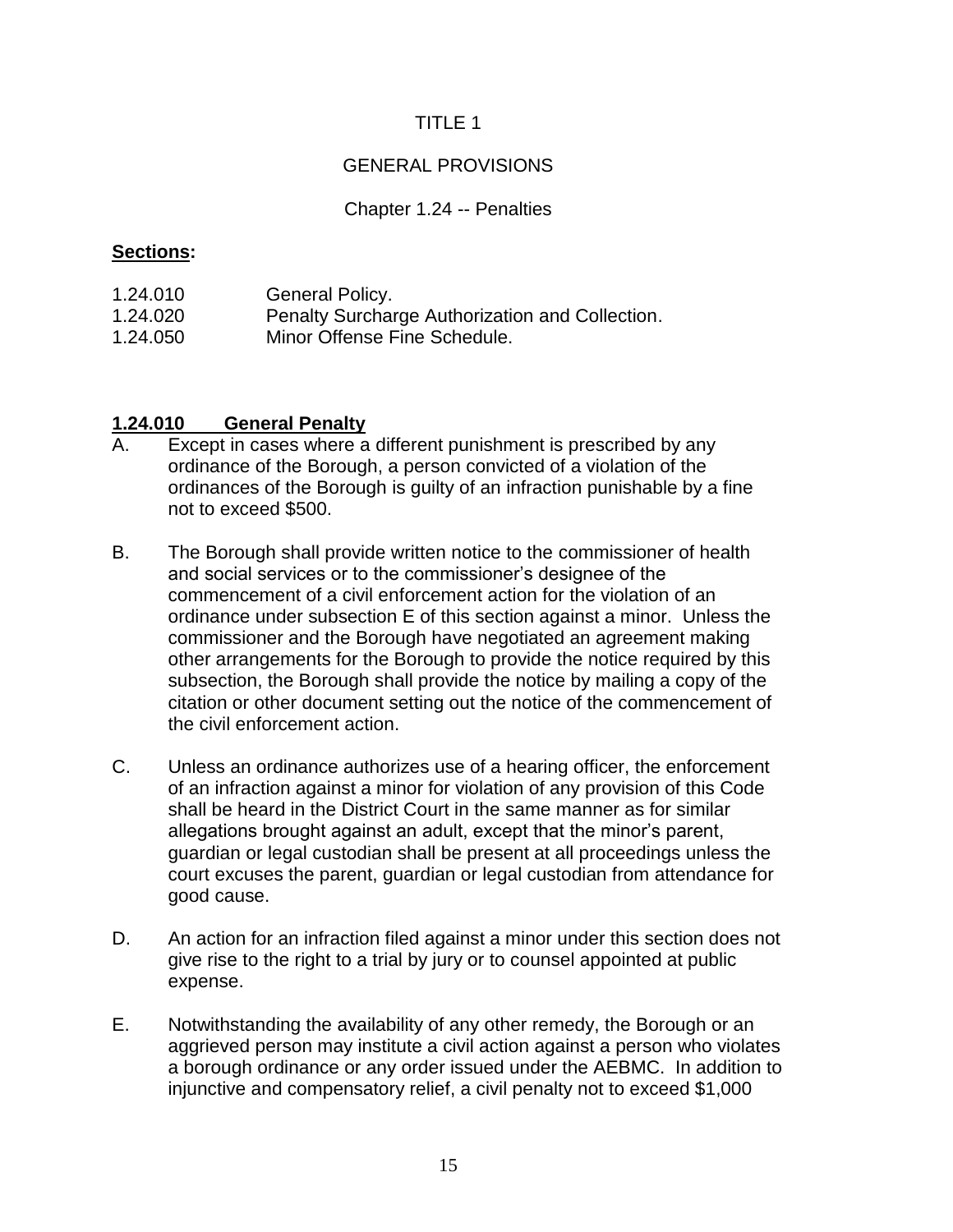may be imposed for each violation. An action to enjoin a violation may be brought notwithstanding the availability of any other remedy. On application for injunctive relief and a finding of a violation or a threatened violation the Superior court shall grant the injunction as provided in AS 29.25.070(b) or any successor law.

(Ord. 17-02 (Amended Ord. 88-1), Sec. 1.24.010, part, 1987).

# **1.24.020 Penalty Surcharge Authorization and Collection.**

The surcharge required to be imposed pursuant to AS 12.55.039 is authorized and shall be imposed as a surcharge on penalties imposed for the violation of an ordinance, Code provision, or regulation of the Aleutians East Borough brought under a citation or criminal complaint that would require a proceeding in the Alaska Court System if the defendant were to enter a plea of not guilty. The Court may impose and collect the surcharge on all penalties imposed by the Court where fines are paid to the Court. For all criminal proceedings in which the fine is collected by the Borough, the surcharge imposed shall be collected by the Borough with the payment of the fine and regularly paid over to the appropriate agency of the state less any collection and administration fee or reimbursement authorized by the state to be retained by the Borough. In addition to any penalty prescribed by law, a defendant convicted of violating a Borough ordinance shall pay the surcharge required under AS 12.55.039 and 29.25.074. All such surcharges collected shall be remitted to the State of Alaska as required by AS 29.25.074.

(Ord. 17-02 (Amended Ord. 99-01), new section 1.24.020)

# **1.24.050 Minor Offense Fine Schedule.**

- A. In accordance with AS 29.25.070(a), citations for the following offenses may be disposed of as provided in AS 12.25.195-.230, without a court appearance, upon payment of the fine amounts listed below plus the state surcharge required by AS 12.55.039 and AS 29.25.074. Fines must be paid to the court. If an offense is not listed on a fine schedule, the defendant must appear in court to answer the charges. The Alaska Court System's Rules of Minor Offense Procedure shall apply to all offenses listed below. Citations charging these offenses must meet the requirements of Minor Offense Rule 3. If a person charged with one of these offenses appears in court and is found guilty, the penalty imposed for the offense may not exceed the fine amount for that offense listed below. The fines may not be judicially reduced.
- B. FINE SCHEDULE